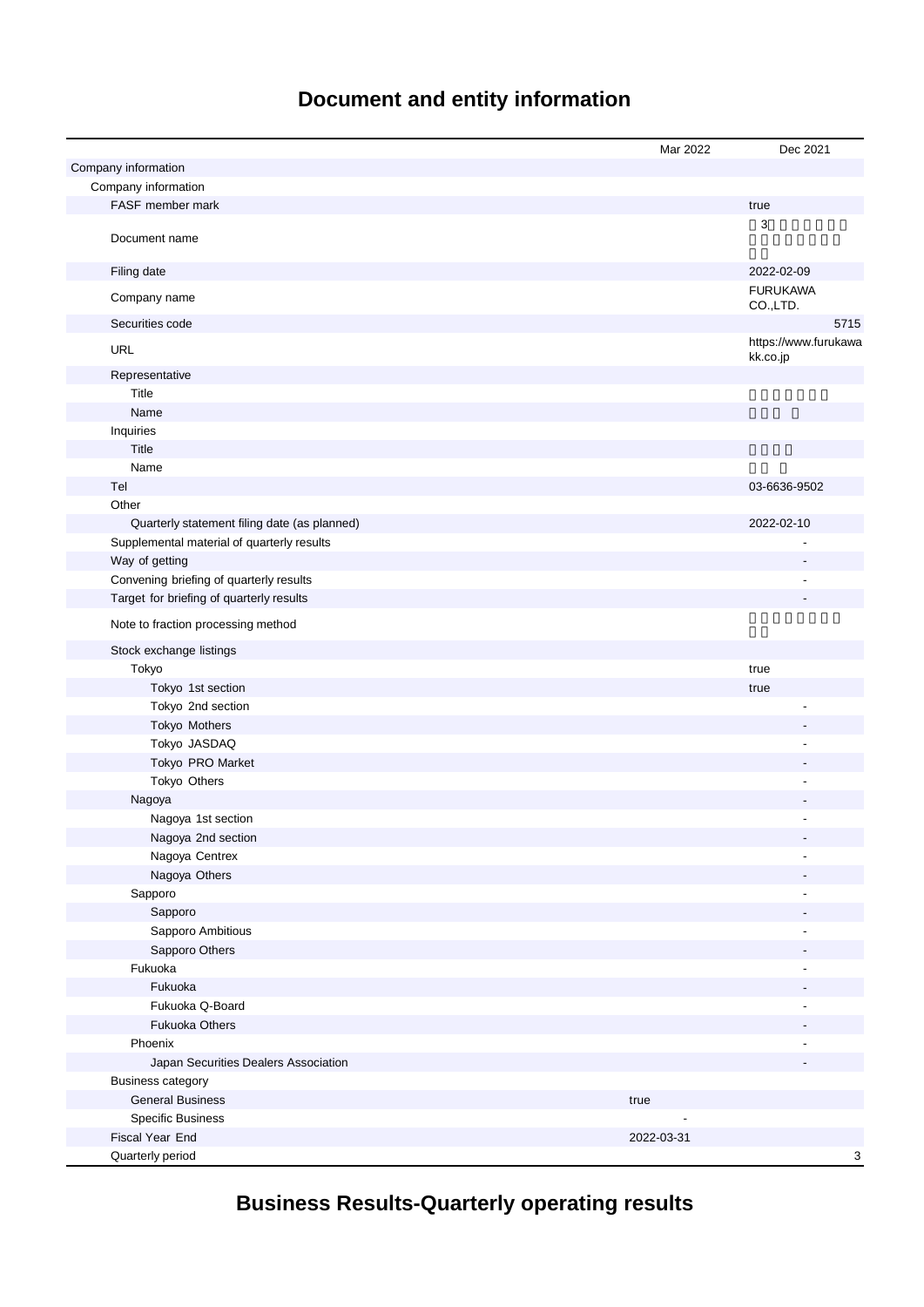|                                                    | Dec 2021 | Dec 2020 |
|----------------------------------------------------|----------|----------|
| Quarterly operating results                        |          |          |
| Quarterly operating results                        |          |          |
| Consolidated operating results                     |          |          |
| Consolidated income statements information         |          |          |
| Net sales                                          |          |          |
| Net sales                                          | 147,605  | 115,198  |
| % change                                           | 28.1     | $-5.8$   |
| Operating profit                                   |          |          |
| Operating profit                                   | 5,721    | 3,015    |
| % change                                           | 89.7     | $-52.2$  |
| Ordinary profit                                    |          |          |
| Ordinary profit                                    | 6,694    | 3,582    |
| % change                                           | 86.9     | $-45.8$  |
| Profit attributable to owners of parent            |          |          |
| Profit attributable to owners of parent            | 4,449    | 5,558    |
| % change                                           | $-20.0$  | 25.2     |
| Note to consolidated income statements information |          |          |
| Comprehensive income                               |          |          |
| Comprehensive income                               | 5,703    | 10,786   |
| Change in comprehensive income                     | $-47.1$  | 87.7     |
| Other consolidated operating results               |          |          |
| Basic earnings per share (Yen)                     | 113.86   | 141.86   |
| Diluted earnings per share (Yen)                   |          |          |
| Note to consolidated operating results             |          |          |
| Note to operating results                          |          |          |

## **Business Results-Quarterly financial positions**

| (in millions of yens)                    |          |          |  |
|------------------------------------------|----------|----------|--|
|                                          | Dec 2021 | Mar 2021 |  |
| Quarterly financial positions            |          |          |  |
| Quarterly financial positions            |          |          |  |
| Consolidated financial positions         |          |          |  |
| Total assets                             | 235,156  | 218,275  |  |
| Net assets                               | 98,091   | 94,364   |  |
| Capital adequacy ratio (%)               | 40.5     | 42.0     |  |
| Note to consolidated financial positions |          |          |  |
| Owner's equity                           | 95,324   | 91,770   |  |
| Note to financial positions              | -        |          |  |

## **Business Results-Note to quarterly business results**

|                                        | Dec 2021 |
|----------------------------------------|----------|
| Quarterly note to business results     |          |
| Quarterly note to business results     |          |
| Note to consolidated financial results |          |
| Note to consolidated financial results | -        |

## **Quarterly Dividends**

| (in millions of yens)    |                          |          |          |
|--------------------------|--------------------------|----------|----------|
|                          | Mar 2022                 | Dec 2021 | Mar 2021 |
| Quarterly dividends      |                          |          |          |
| Quarterly dividends      |                          |          |          |
| <b>Dividends</b>         |                          |          |          |
| Dividend per share (Yen) |                          |          |          |
| Dividend per share (Yen) |                          |          |          |
| First quarter            |                          |          |          |
| Result                   | $\overline{\phantom{a}}$ |          |          |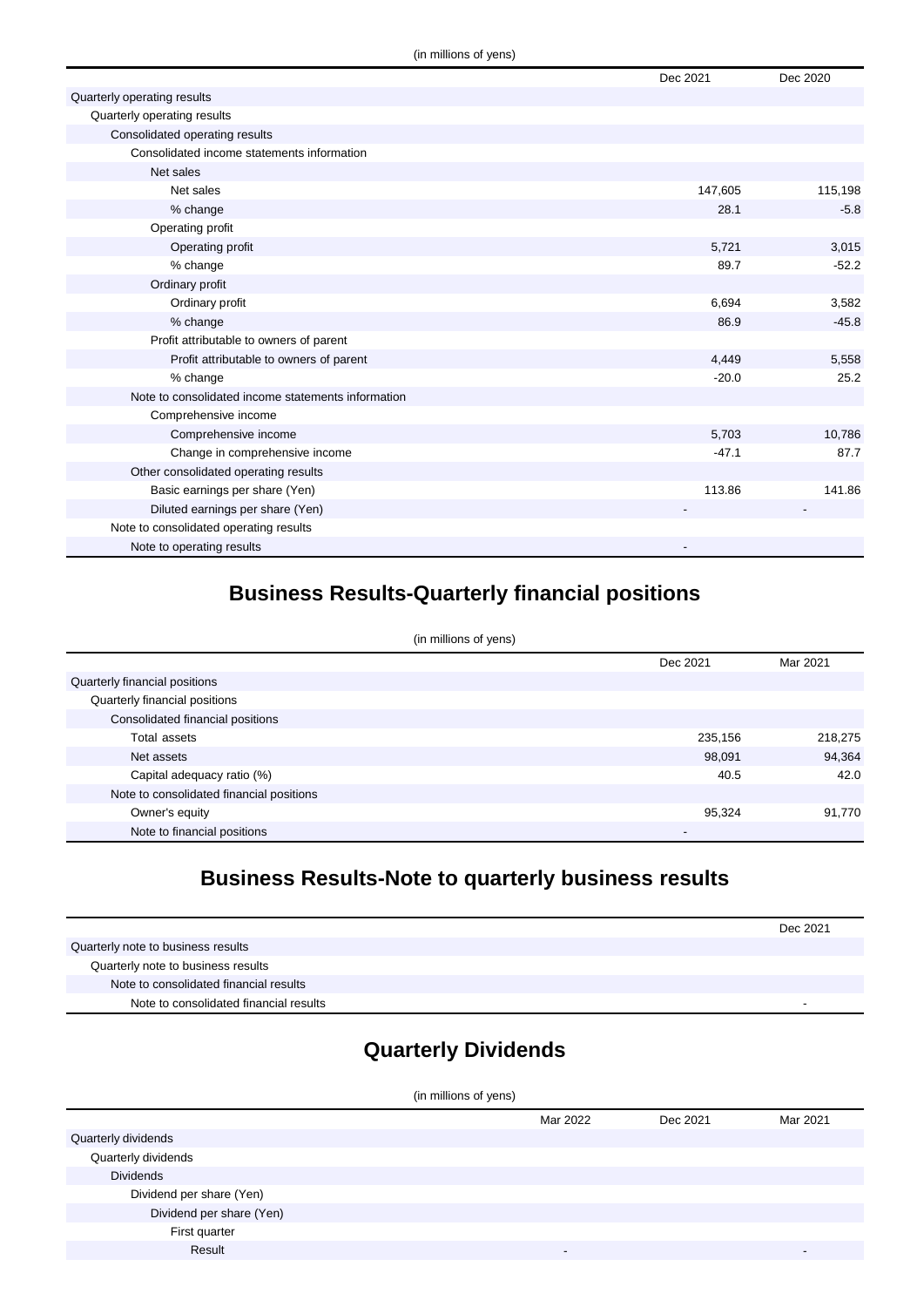| Second quarter                                                         |                          |       |
|------------------------------------------------------------------------|--------------------------|-------|
| Result                                                                 | 0.00                     | 0.00  |
| Third quarter                                                          |                          |       |
| Result                                                                 | $\overline{\phantom{a}}$ |       |
| Year end                                                               |                          |       |
| Result                                                                 |                          | 50.00 |
| Forecast                                                               | 50.00                    |       |
| Upper                                                                  |                          |       |
| Lower                                                                  |                          |       |
| Annual                                                                 |                          |       |
| Result                                                                 |                          | 50.00 |
| Forecast                                                               | 50.00                    |       |
| Upper                                                                  | $\overline{\phantom{0}}$ |       |
| Lower                                                                  | $\overline{\phantom{a}}$ |       |
| Correction of dividend forecast from the most recent dividend forecast |                          |       |
| Correction of dividend forecast from the most recent dividend forecast |                          |       |
| Annual                                                                 | $\overline{\phantom{a}}$ |       |
| Note to dividends                                                      |                          |       |
| Note to dividends                                                      |                          |       |
| Annual                                                                 | $\overline{\phantom{0}}$ |       |

## **Quarterly Forecasts**

(in millions of yens)

|                                         | Mar 2022                                        |
|-----------------------------------------|-------------------------------------------------|
| Quarterly forecasts                     |                                                 |
| Quarterly forecasts                     |                                                 |
| Title for forecasts                     | 3 2022 3<br>2021<br>2022 3<br>$4 \quad 1$<br>31 |
| Preamble to consolidated forecasts      |                                                 |
| Preamble to forecasts                   |                                                 |
| Main table of consolidated forecasts    |                                                 |
| Net sales                               |                                                 |
| Net sales                               |                                                 |
| Forecast                                | 196,900                                         |
| Upper                                   |                                                 |
| Lower                                   |                                                 |
| % change                                |                                                 |
| Forecast                                | 23.3                                            |
| Upper                                   |                                                 |
| Lower                                   |                                                 |
| Operating profit                        |                                                 |
| Operating profit                        |                                                 |
| Forecast                                | 7,500                                           |
| Upper                                   |                                                 |
| Lower                                   |                                                 |
| % change                                |                                                 |
| Forecast                                | 34.1                                            |
| Upper                                   |                                                 |
| Lower                                   | $\overline{a}$                                  |
| Ordinary profit                         |                                                 |
| Ordinary profit                         |                                                 |
| Forecast                                | 7,700                                           |
| Upper                                   |                                                 |
| Lower                                   |                                                 |
| % change                                |                                                 |
| Forecast                                | 13.7                                            |
| Upper                                   |                                                 |
| Lower                                   |                                                 |
| Profit attributable to owners of parent |                                                 |
| Profit attributable to owners of parent |                                                 |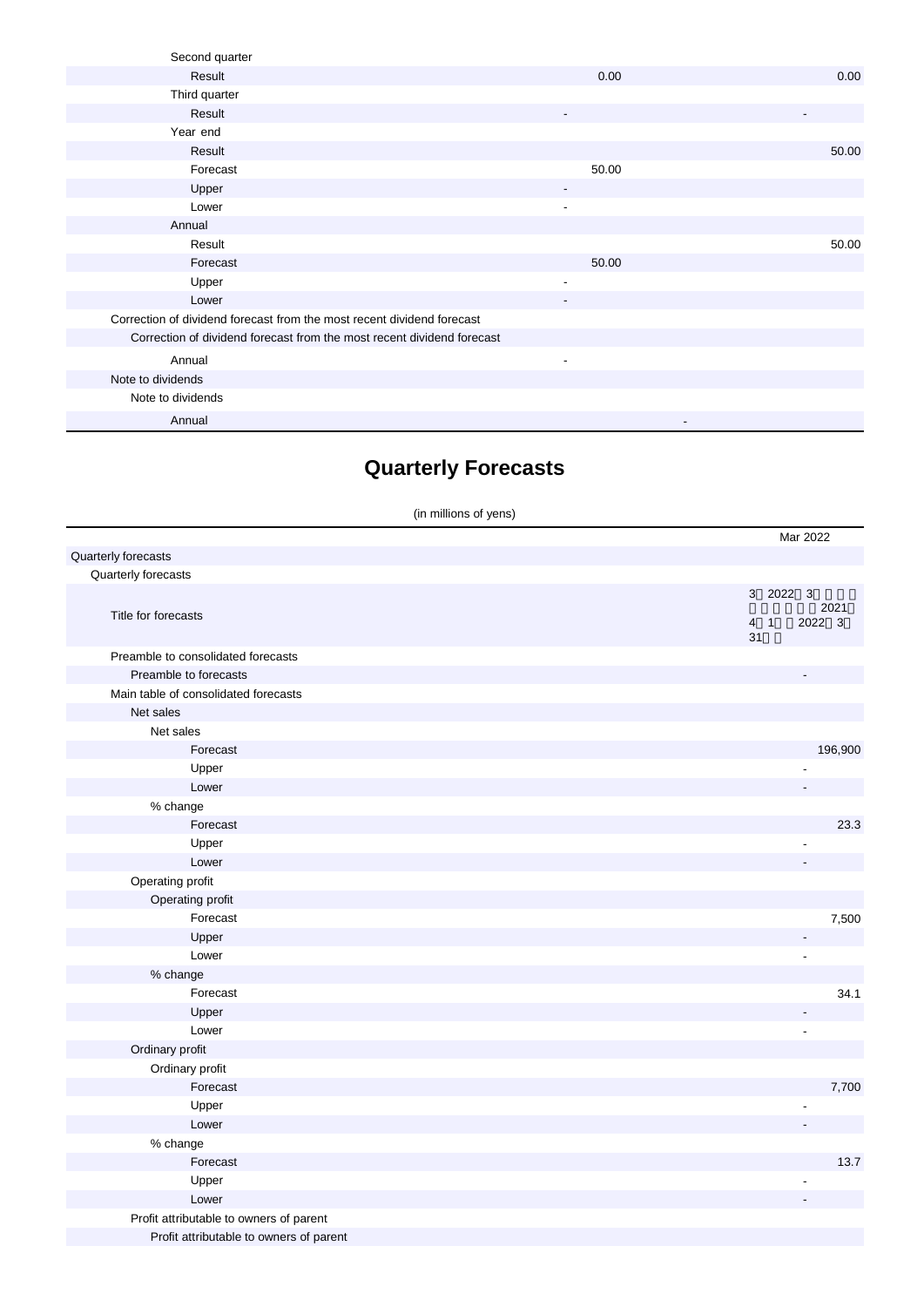| Forecast                                                                 | 5,000                    |
|--------------------------------------------------------------------------|--------------------------|
| Upper                                                                    | $\overline{\phantom{a}}$ |
| Lower                                                                    |                          |
| % change                                                                 |                          |
| Forecast                                                                 | $-33.1$                  |
| Upper                                                                    | $\overline{\phantom{a}}$ |
| Lower                                                                    | $\overline{\phantom{a}}$ |
| Basic earnings per share (Yen)                                           |                          |
| Basic earnings per share (Yen)                                           |                          |
| Forecast                                                                 | 127.96                   |
| Upper                                                                    |                          |
| Lower                                                                    | $\overline{\phantom{a}}$ |
| Note to consolidated forecasts                                           |                          |
| Note to forecasts                                                        | $\overline{\phantom{a}}$ |
| Correction of financial forecast from the most recent financial forecast |                          |
| Correction of financial forecast from the most recent financial forecast |                          |
| Forecast                                                                 |                          |

#### **Notes, Quarterly-Material changes in subsidiaries during this period changes in scope of consolidations resulting from change in subsidiaries**

|                                                                                                                                   | Dec 2021 |
|-----------------------------------------------------------------------------------------------------------------------------------|----------|
| Material changes in subsidiaries during this period (Changes in scope of<br>consolidations resulting from change is subsidiaries) |          |
| Material changes in subsidiaries during this period (Changes in scope of<br>consolidations resulting from change is subsidiaries) |          |
| <b>Others</b>                                                                                                                     |          |
| Material changes in subsidiaries during this period (Changes in scope<br>of consolidations resulting from change is subsidiaries) |          |
| Material changes in subsidiaries during this period (Changes in<br>scope of consolidations resulting from change is subsidiaries) |          |
| Note to material changes in subsidiaries during this period                                                                       |          |
| Note to material changes in subsidiaries during this period                                                                       |          |

### **Notes, Quarterly-Applying of specific accounting of the consolidated quarterly financial statements**

|                                                                                               | Dec 2021 |
|-----------------------------------------------------------------------------------------------|----------|
| Applying of specific accounting of the consolidated quarterly financial statements            |          |
| Applying of specific accounting of the consolidated quarterly financial<br>statements         |          |
| <b>Others</b>                                                                                 |          |
| Applying of specific accounting of the consolidated quarterly financial<br>statements         |          |
| Applying of specific accounting of the consolidated quarterly<br>financial statements         |          |
| Note to applying of specific accounting of the consolidated quarterly<br>financial statements |          |
| Note to applying of specific accounting of the consolidated<br>quarterly financial statements |          |

#### **Notes, Quarterly-Changes in accounting policies and accounting estimates retrospective restatement**

Dec 2021 Changes in accounting policies, accounting estimates and retrospective restatement Changes in accounting policies, accounting estimates and retrospective restatement **Others** Changes in accounting policies, accounting estimates and

retrospective restatement